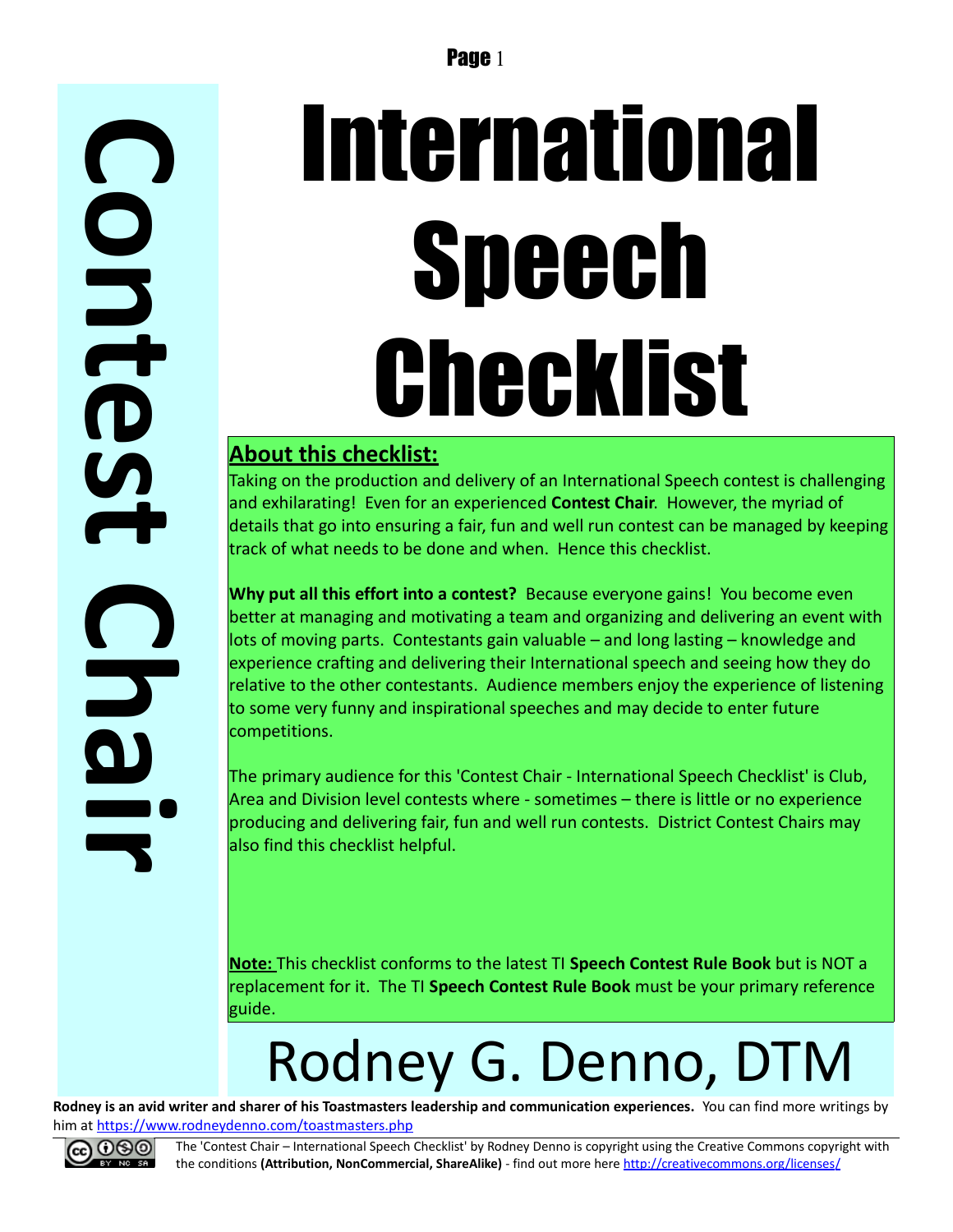#### Created by Rodney G. Denno, DTM and friends in District 96 (British Columbia, Canada)

#### **This checklist deals only with the production and delivery of a fair and well run International Speech contest.**

However, it is typical at many Toastmaster contest events to hold two back-to-back contests at the same event and include light refreshments and possibly a motivational speaker or education session prior to the contests.

#### **Whatever you and your team choose to include in the event, the most important part of the event should always be the delivery of a fair and well run International Speech contest.**

#### **Venue Selection, Date and Time:**

*Club level* - most likely venue, date and time will be the club meeting location, date and time. *Area and Division level* - the Area or Division Director will most likely be the Contest Chair. However, sometimes the Area or Division Director will ask an experienced Toastmaster to take on the role of Contest Chair. If this is the case then you – as Contest Chair – will work with the Area or Division Director to find a suitable venue, date and time and determine the contest budget and audience attendance fee.

**Find a suitably large Venue!** - I've attended (more than a few) contests where the room was too small. The contestants did not have enough stage space to properly stage/deliver their performance. A suitable venue should be able to accommodate a stage area and seating area that gives the contestants, judges, contest officials and attendees the room to perform, judge, officiate and enjoy in comfort – AND – at least one other room for briefing judges and ballot counting.

#### **Venue Insurance:**

Sometimes a venue will require proof of insurance. Toastmasters International has a blanket policy for events. To find out more about getting insurance coverage for your event click here

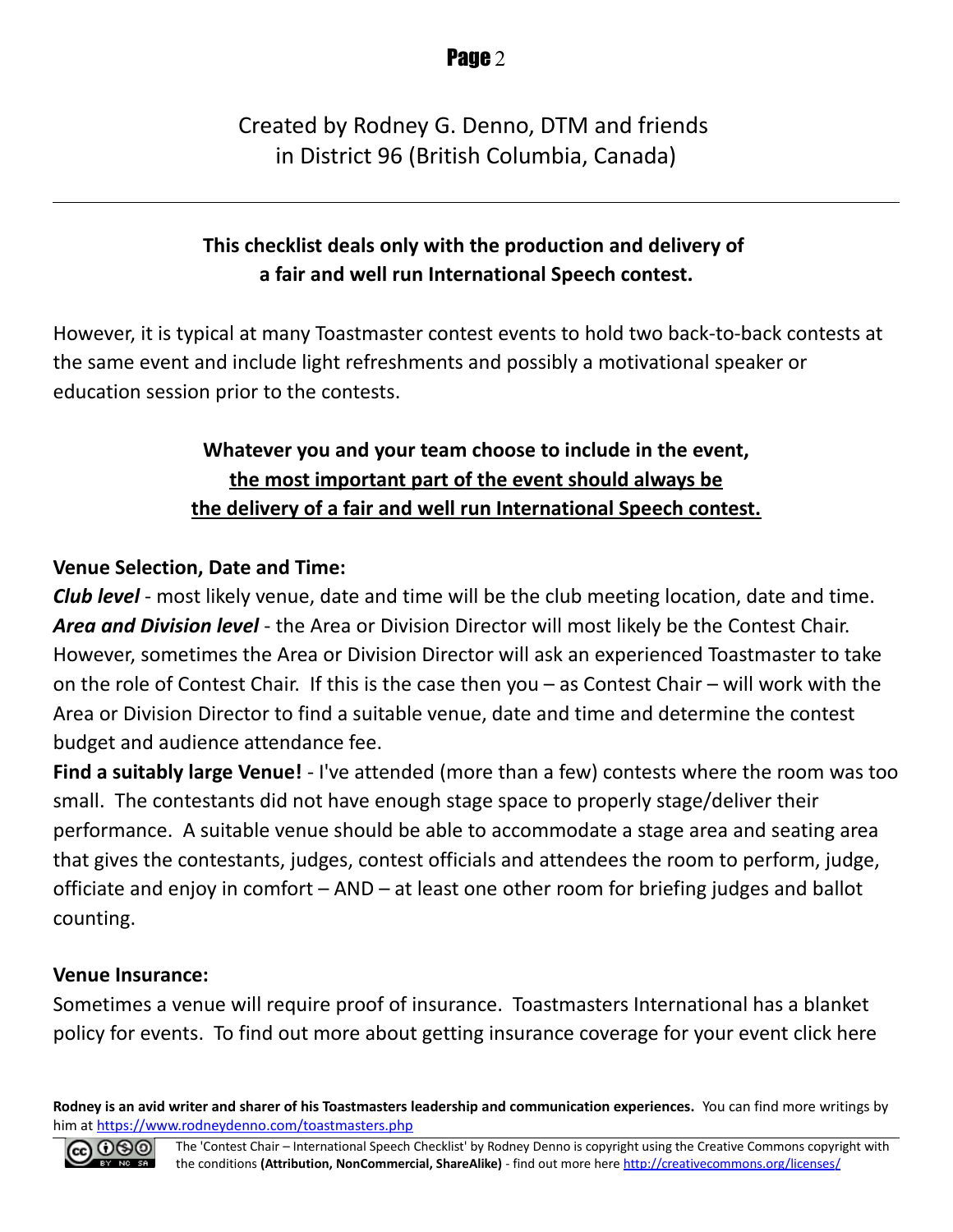<https://www.toastmasters.org/leadership-central/general-finance/liability-insurance>(Note: It will take a few days to set up the insurance coverage.)

**Contest Budget:** (Contest income and expenses should break even) *Expenses* – Can include venue rental, First Place Award {plaque, trophy – typically only at the Division and District level), Printing contest materials, Refreshments (if you plan on having some), ...}

*Income* – audience attendance fee should be based on anticipated expenses and the number of attendees expected. In District 96 (British Columbia, Canada) the fees range between \$2 and \$5 Canadian Dollars.

*Payment* - Ensure that all bills pertaining to the contest are paid promptly!

#### **Attendee Registration, Signage, Etc:**

At the Area and Division level contests there is value in having a Registration process. First, It ensures that you will be able to collect the fee – if any – from all attendees (not contestants) so there is sufficient funds to pay contest expenses. Second, by collecting the names and email address's of the attendees you can communicate to those who attended. If there are non-Toastmasters in attendance you can communicate/promote the value of the Toastmasters program for their personal and professional development. For the Toastmasters in attendance you can promote the value of joining an advanced club, getting advanced Education awards or their DTM, promoting the next contest level, …, as long as it is for the betterment of the Toastmaster brand and Toastmaster members.

#### *Sign in Sheet* - for recording attendance

*Cash Float for Registration* – provide change for attendees that do not have the exact amount. *Name Badge Stickers and Marker* – so each person has a name badge for easier networking. *Signage* (Registration desk, Inside and outside signs to guide attendees to the contest room, ...) *Painter or Masking Tape* – for taping signs to walls (easier to remove than regular tape) *International Speech Contest Ballots for Attendees* – you may want to provide a International Speech Contest Ballot to each attendee so they can experience the judging process during the contest.

#### **Build Your Contest Chair Team:**

**Rodney is an avid writer and sharer of his Toastmasters leadership and communication experiences.** You can find more writings by him at<https://www.rodneydenno.com/toastmasters.php>



#### Page 3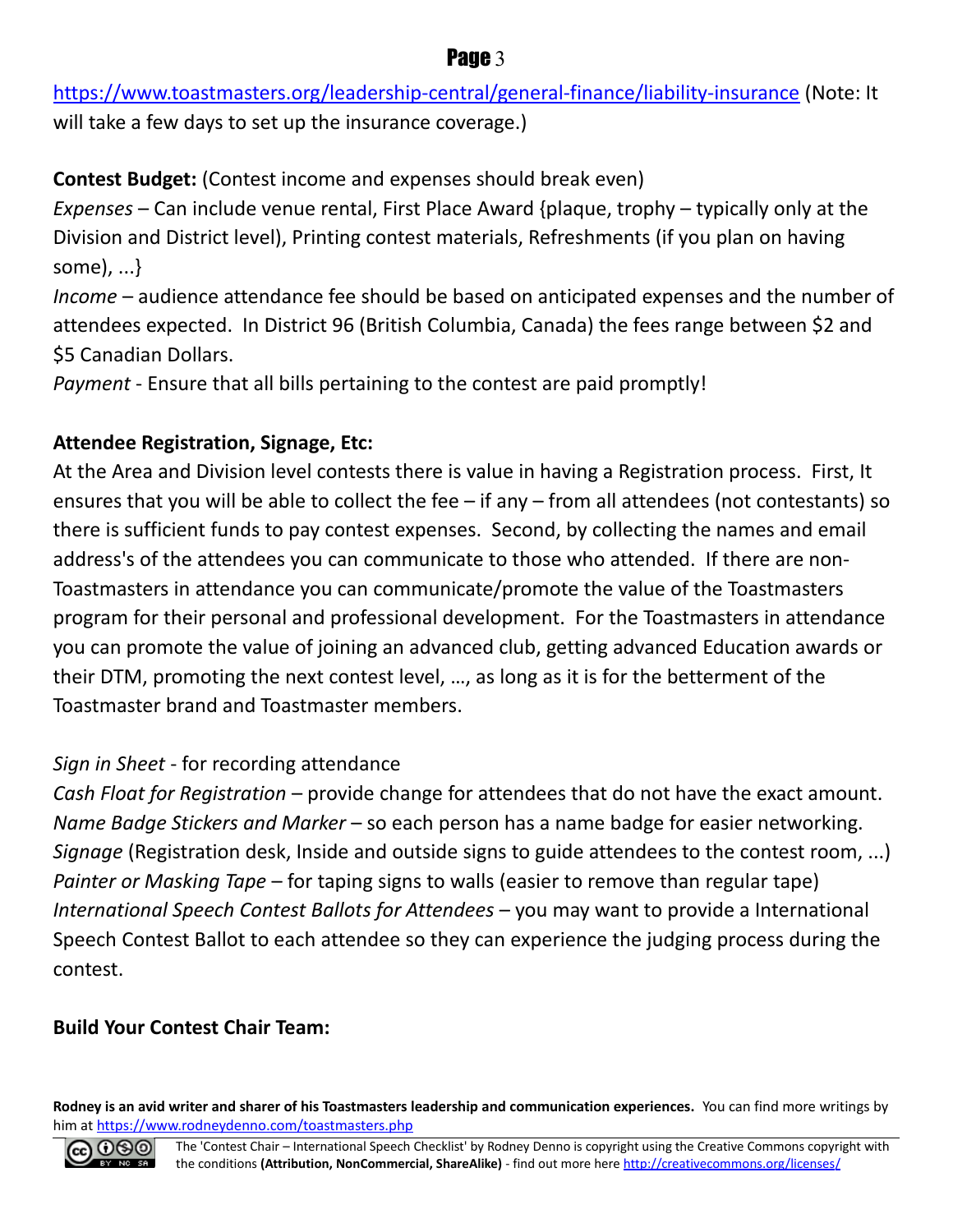Chief Judge (A key person. responsible for ensuring fair judging and accurate ballot processing and reporting the results back to you on the Results Form)

Mentor/Coach (A Toastmaster who has already performed the Contest Chair role and is willing to mentor/coach you.)

Contestant Interviewer (A Toastmaster with good interviewing skills to interview the contestants. This person will use information provided by the contestants on the Contestant Profile form. The contestant interviews are usually done during the time the Chief Judge and Ballot Counters are processing the ballots and tabulating the results.)

Sergeant at Arms (Ensures that no one  $-$  except for an emergency  $-$  enters or leaves the contest room when a contestant is competing.) (also helps contestants set up any props they will need during their speech.) (this set up is done during the 1 minute of silence for the judges to mark their ballots for the previous speaker.)

Calligrapher (A Toastmaster who has quality writing skills to write the appropriate names on the 1<sup>st</sup>, 2<sup>nd</sup>, and 3<sup>rd</sup> place certificates under the guidance of the Chief Judge) (The calligrapher may also be asked to write the names on the Certificates of Participation if they have not already been printed with the names on them.)

Other Team Members (if you have planned for a registration desk, food, speaker(s) prior to the start of the contest, …)

#### **Contestant Eligibility:**

 $\square$  Ensure that each speaker is eligible under the contest rules before the contest, and notify contestants of disqualification if necessary. *This is very important! A few years ago a contestant in my district reached (and won) the district level contest for "International Speech" only to find out she was disqualified because she was not a member in good standing (her club dues had not been paid) at the time she competed in the Club contest. Toastmasters International is very consistent and clear about this rule! Call World Headquarters for assistance in verifying membership.*

See the eligibility requirements listed in the Speech Contest Rulebook.

**Contestant eligibility must be verified before each contest in which the contestant competes. Club level contest** – check with the club Treasurer to ensure that all contestants are paid members of the club at the time of the contest.

**Club, Area, Division and District level contests** – TI has created an easy-to-use eligibility checker<https://www.toastmasters.org/speech-contest-eligibility-checker>(You will need to 'Login' as a Club or District officer to use the checker)

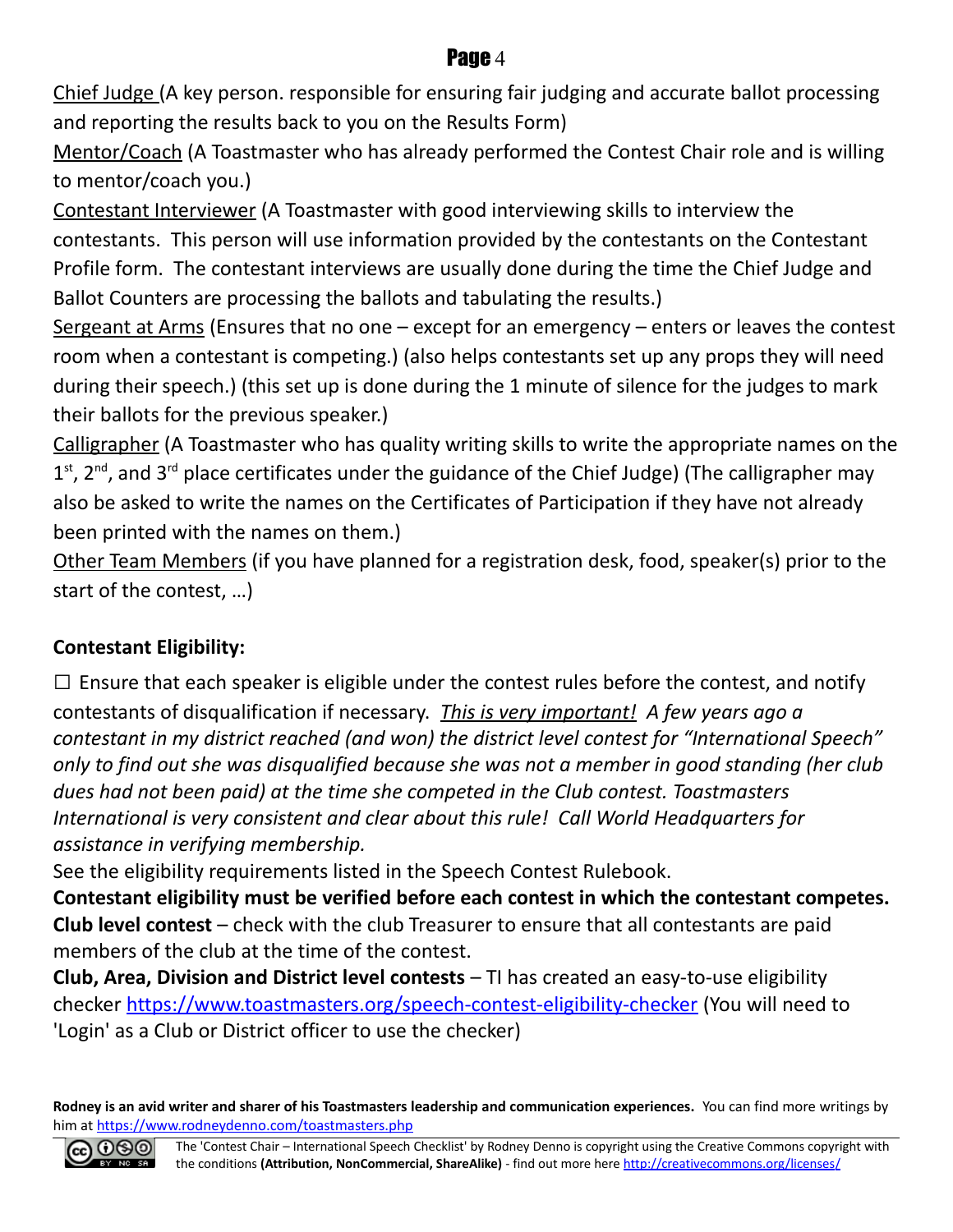#### **Contest Planning and Preparation:**

□ Select a Toastmaster willing and capable of performing the **Chief Judge** role. The Contest Chair and Chief Judge roles are the two most important leadership roles. The Chief Judge and team (Contest Judges, Timers, Ballot Counters) are responsible for ensuring that the judging, timing and processing and tabulation of completed Judge ballots is performed fairly and accurately.

Get the 'Chief Judge - Contest Checklist' here<https://www.rodneydenno.com/toastmasters.php>

- □ Mentor/Coach
- □ Contestant Interviewer
- □ Sergeant at Arms
- □ Calligrapher
- $\Box$  Create Contest Agenda

To help you calculate the amount of time the International Speech contest will take, allow.....

1 – about 5 minutes for introductory remarks and explanation of how the contest will be run.

2 – about 9 minutes for each contestant (30 seconds to introduce contestant + 7 minutes and

30 seconds for each contest speech + 1 minute for judges to score their ballot)

3 – about 2 minutes for each contestant interview.

4 – about 5 minutes for presentation of  $3^{rd}$ ,  $2^{nd}$  and  $1^{st}$  place certificates and to express appreciation to all the people who made the contest a success (contest officials, volunteers and especially the contestants).

 $\square$  Download the International Speech Contest Kit here [https://www.toastmasters.org](https://www.toastmasters.org/) (type 'International Speech Contest Kit' into the search box)

The Kit contains:

| For Use By Contest Chair                           | For Use By Chief Judge                 |
|----------------------------------------------------|----------------------------------------|
| • Speech Contest Rulebook                          | • Speech Contest Rulebook              |
| • Speaker's Certification of Eligibility and       | • Judge's Certification of Eligibility |
| Originality                                        | • International Speech Contest Ballot  |
| • Contestant Profile                               | • International Speech Contest Tie     |
| • Speech Contest Certificate Participant           | <b>Breaking Ballot</b>                 |
| • Speech Contest Certificate 1st Place             | • Time Record Sheet                    |
| • Speech Contest Certificate 2 <sup>nd</sup> Place | • Counters Tally Sheet                 |

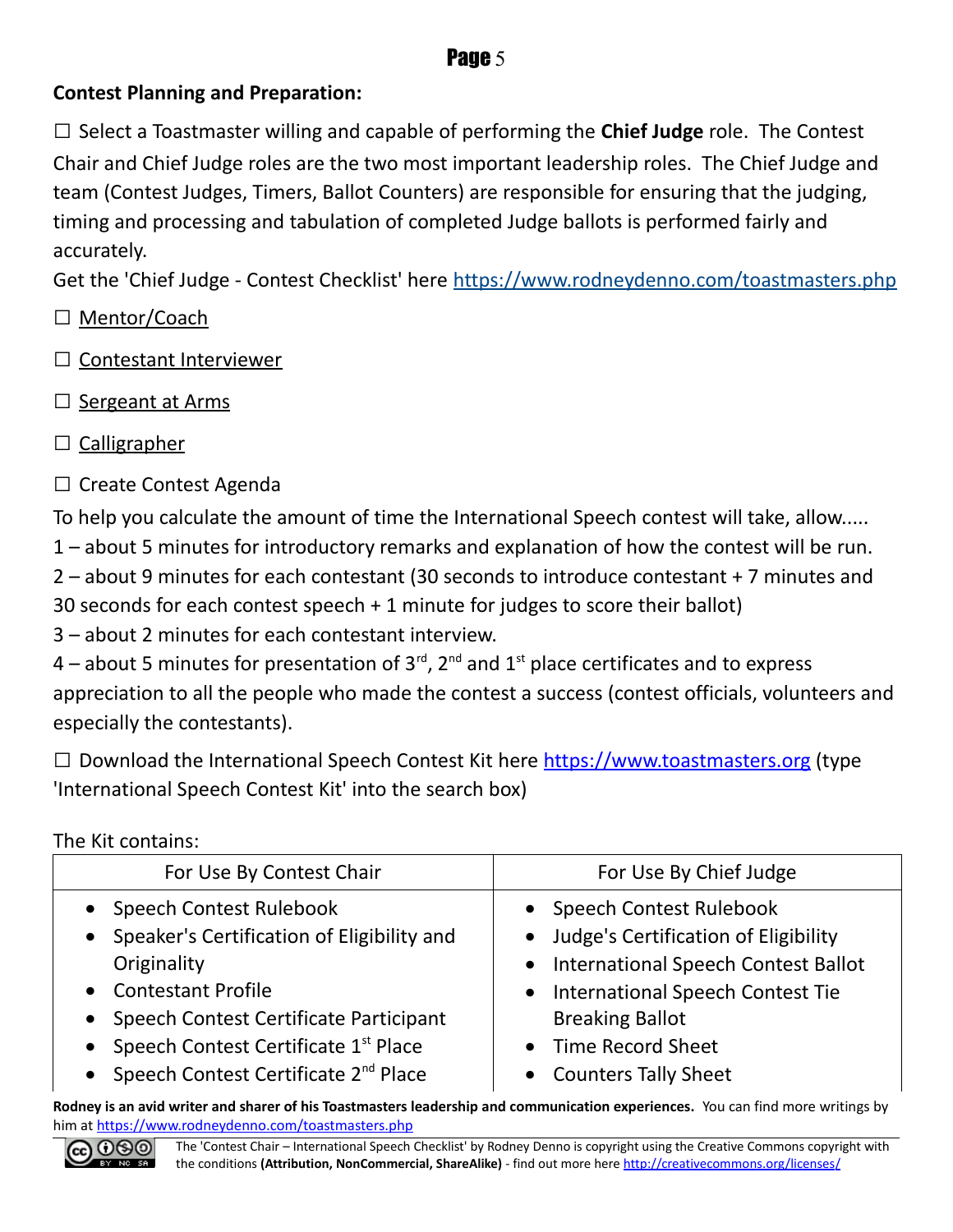| Page 6                                      |                                             |
|---------------------------------------------|---------------------------------------------|
| • Speech Contest Certificate $3^{rd}$ Place | • Results Form<br>• Notification of Winners |

**NOTE:** As contest chair you are responsible for ensuring that the contest is a success (fair and well run). Below I've listed only the forms and certificates that you will personally use during the contest. In the 'Chief Judge – Contest Checklist' (you can find it here [https://www.rodneydenno.com/toastmasters.php\)](https://www.rodneydenno.com/toastmasters.php) I've listed the forms that the Chief Judge, Contest Judges, Timers and Ballot Counters will use in the administration of their duties. The Chief Judge should be responsible for printing these forms. However, you as the Contest Chair are responsible for ensuring that the Chief Judge has printed all the forms necessary to administer the Chief Judge role.

Print Contest Agenda, Forms and Certificates for your Contest Chair role.

 $\Box$  Print Certificates of Eligibility and Originality (1 for each contestant)

 $\Box$  Print &  $\Box$  Sign Certificates of Participation (1 for each contestant)

 $\Box$  Print &  $\Box$  Sign First, Second and Third place certificates

**NOTE:** Use a thicker grade/bond of paper so the Certificates of Participation and the 1<sup>st</sup>, 2<sup>nd</sup> and 3<sup>rd</sup> Place certificates have a quality look and feel to them. The contestants have spent a lot of time writing and practicing their International speech and deserve – at a minimum – a high quality certificate! As you print the Certificates of Participation you may also want to use a high quality font and insert each of the participants names as you print the Certificates of Participation.

 $\square$  Print Contestant Profile (1 for each contestant)

 $\Box$  Print Contest Agenda (1 for each attendee)

#### **Contest Promotion & Communication:**

As Contest Chair you are also responsible for promoting the contest to potential contestants and guests (if it is a club level contest) or to other Toastmasters and guests (if it is an Area, Division or District level contest)

 $\Box$  Post contest promotional material to the Club or District social media assets (websites, Facebook pages, Twitter accounts, etc.) and appropriate email lists.

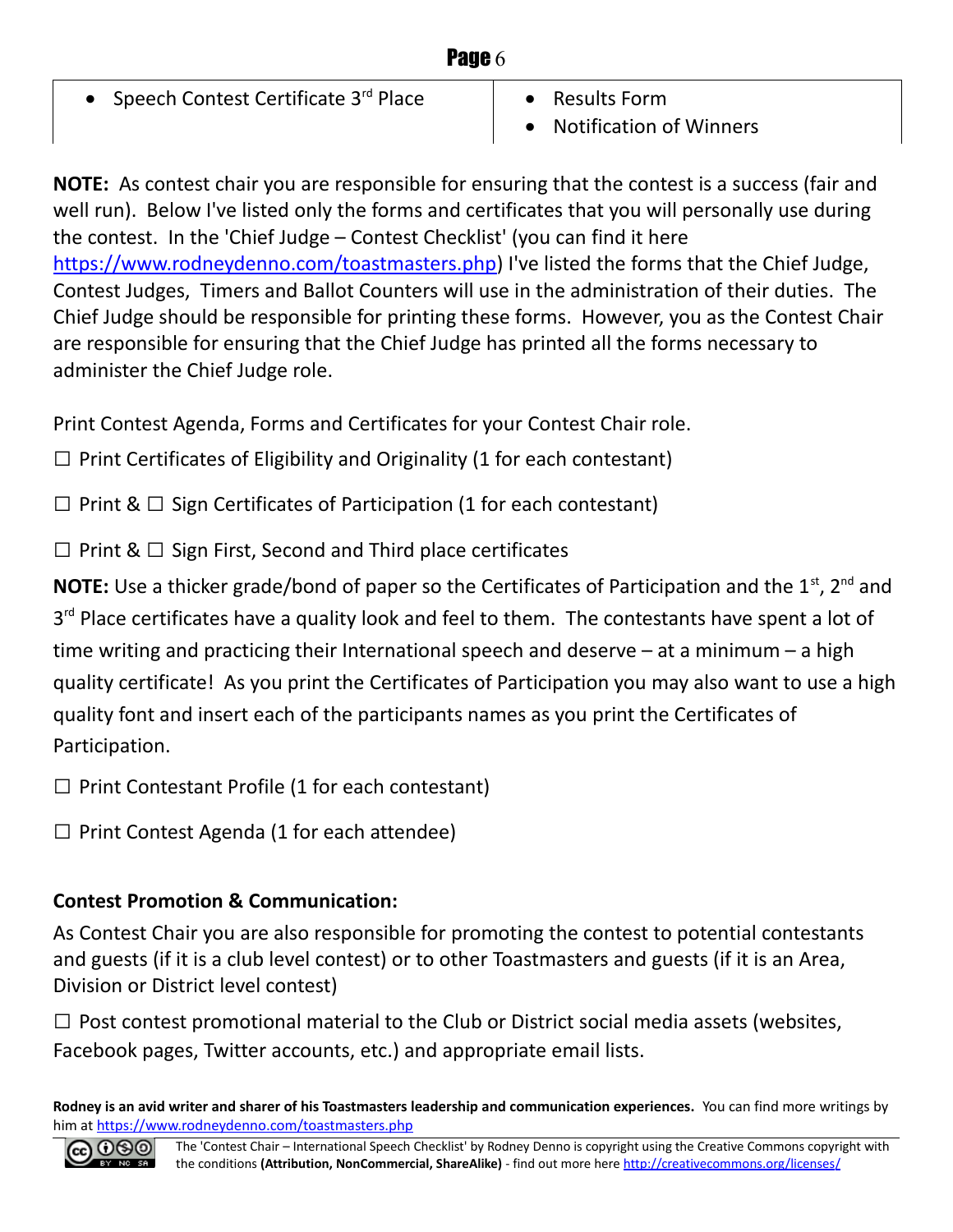$\Box$  Keep all contest officials (chief judge, contestant interviewer, timers, etc.) informed of the time and place of the contest. A final email to all contest officials and volunteers should be sent a day or two before the contest date – as a reminder.

 $\square$  Keep the contestants notified of the time and place of the contest and the time of the contestant briefing. Email the contestants the - current Speech Contest Rulebook, Contestant Profile, Speaker's Certification of Eligibility and Originality – and ask them to review the International Speech portion of the Speech Contest Rulebook and print, fill in and bring the Contestant Profile and Speaker's Certification of Eligibility and Originality forms to the contest.

#### **Contestant Briefing:**

 $\Box$  Verify the presence of all contestants and pronunciation of their names.

 $\Box$  Verify that all speakers have provided you with a signed Speaker's Certification of Eligibility

and Originality and Contestant Profile forms.

 $\square$  Random draw for speaking order (this can be done in a number of ways - using small pieces of paper with the numbers 1, 2, 3, …. up to the number of participating contestants, using playing cards Ace, 2, 3, ...up to the number of participating contestants, ….)

 $\square$  Review the International Speech Contest Rules with the contestants (see the International Speech section of the Speech Contest Rulebook)

 $\Box$  Review allowable speaking area and position of timing lights, etc. If lapel or head-set microphones will be used - all contestants should have the opportunity to test the equipment before the contest.

#### **Lights, Camera, Action – Deliver a Fair and Well Run Contest!**

The 'Contest Chair - International Speech Script'

<https://www.rodneydenno.com/toastmasters.php>has all the essentials you will need to say and do from the moment you open the contest until your final thank you's (to contest officials, contestant interviewer, volunteers and contestants) as you close the contest.

#### **Contest Wrap-up:**

 $\square$  Ensure that the Chief Judge has completed the Notification of Contest Winners form and sent it to the next contest level...

Club Contest – send to Area Director

Area Contest – send to Division Director

Division Contest – send to District Chief Judge